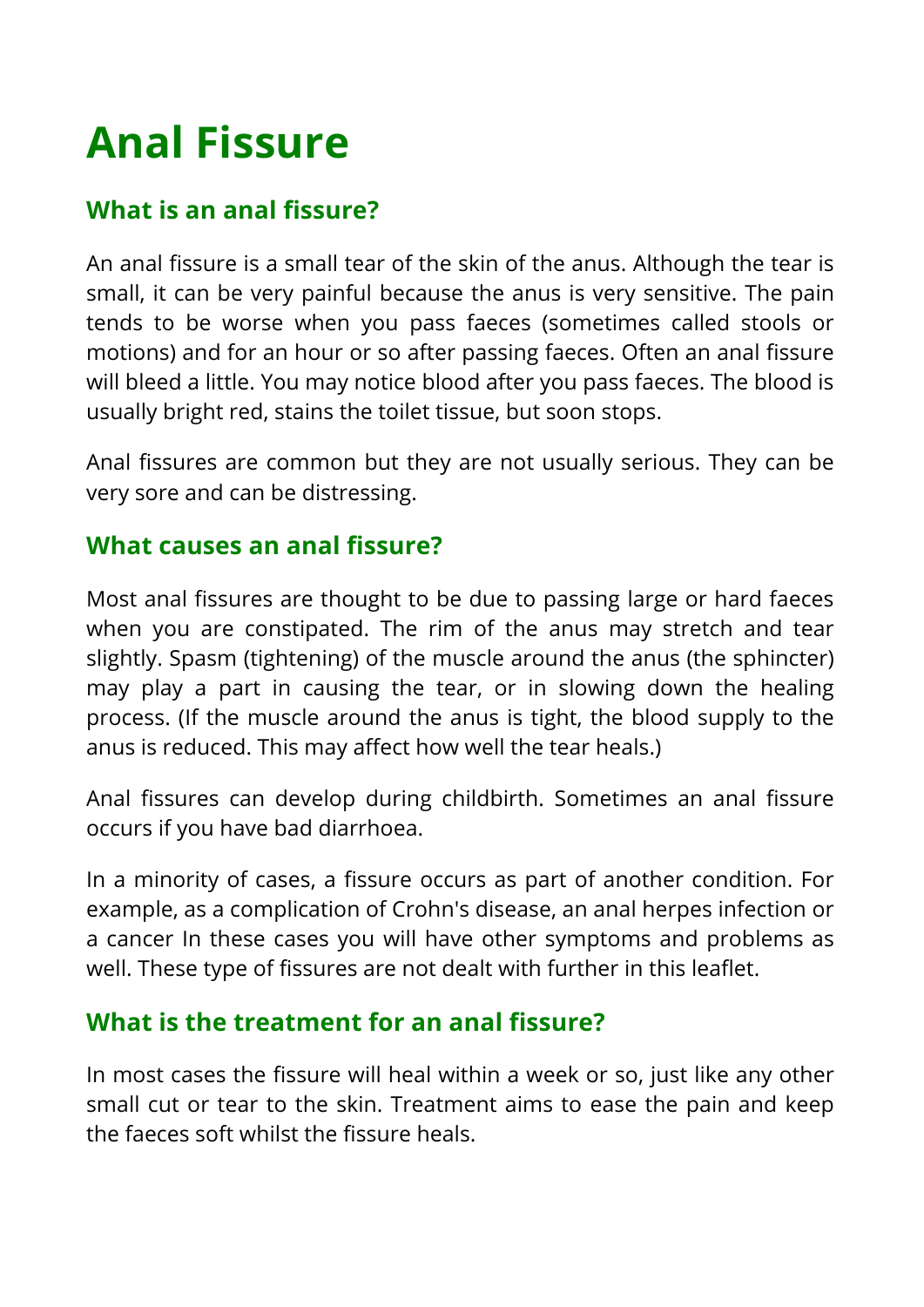## Easing pain and discomfort

**Warm baths** are soothing, and may help the anus to relax which may ease the pain.

**A cream or ointment that contains an anaesthetic** may help to ease the pain. You should use this only for short periods at a time (5-7 days). If you use it for longer, the anaesthetic may irritate or sensitise the skin around the anus. You can get one on prescription. You can also buy some of these products at pharmacies without a prescription.

**A cream or ointment that contains a steroid** may be prescribed by a doctor if there is a lot of inflammation around the fissure. Steroids reduce inflammation, and may help to reduce any swelling around a fissure. This may help to any ease itch and pain. You should not use it for longer than one week at a time.

**Wash the anus carefully with water** after you go to the toilet. Dry gently. Don't use soap whilst it is sore as it may irritate.

**Painkillers** such as paracetamol may help to ease the pain (but avoid codeine - see below).

#### Avoiding constipation and keeping faeces soft

**Eat plenty of fibre** by eating plenty of fruit, vegetables, cereals, wholemeal bread, etc.

**Have lots to drink.** Adults should aim to drink at least two litres (10-12 cups) of fluid per day. You will pass much of the fluid as urine, but some is passed out in the gut and softens the faeces. Most sorts of drink will do, but alcoholic drinks can be dehydrating and may not be so good.

**Fibre supplements.** If a high fibre diet is not helping, you can take bran, or other fibre supplements ('bulking agents') such as ispaghula, methylcellulose, or sterculia. You can buy these at pharmacies or get